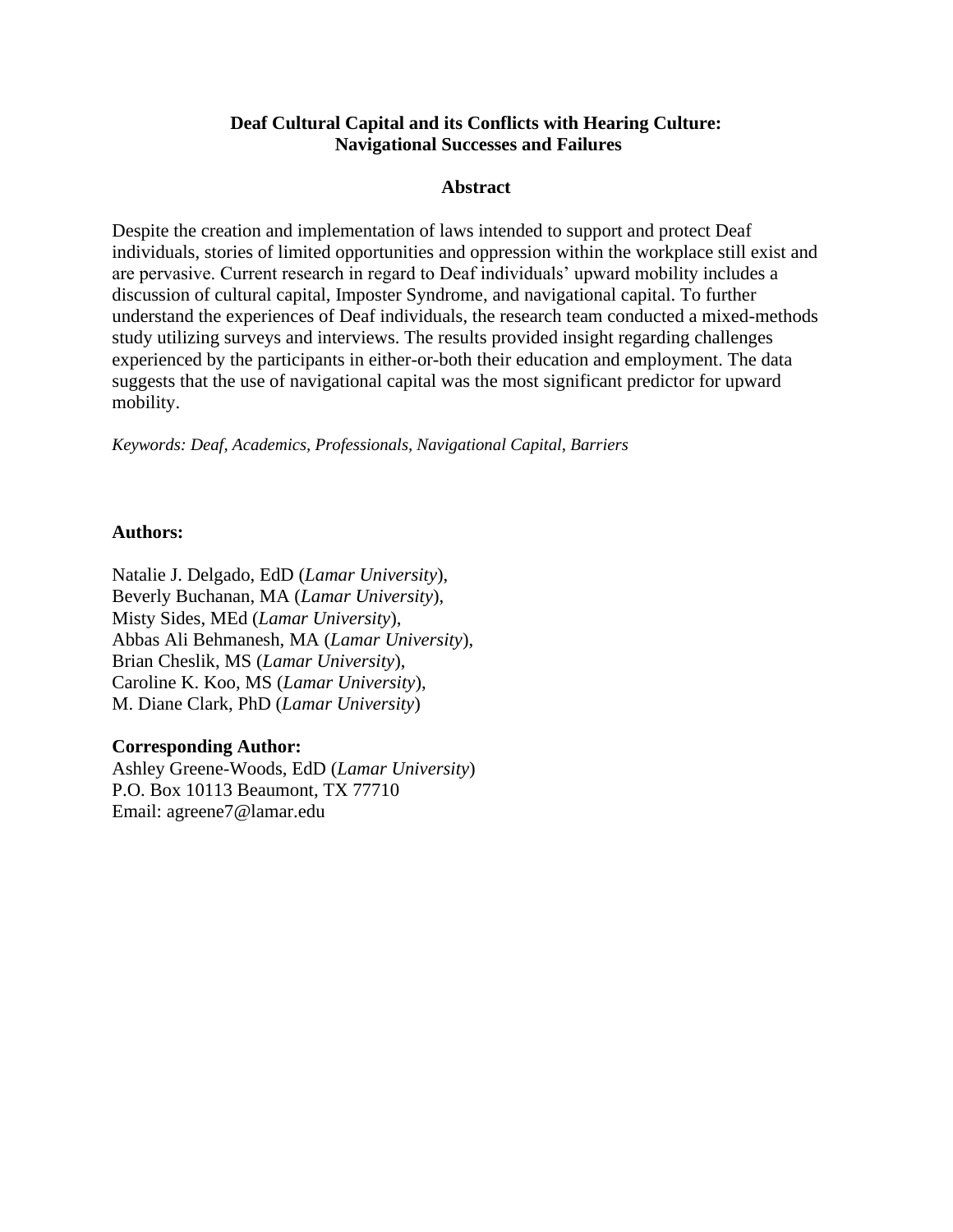## **Deaf Cultural Capital and its Conflicts with Hearing Culture: Navigational Successes and Failures**

With the implementation of the Americans with Disabilities Act (ADA, 1990), Deaf individuals gained more access to education and services, and became entrepreneurs (Luft, 2016; National Deaf Center, 2017). These advances are celebrated within the Deaf community; however, these celebrations are sometimes short-lived as Deaf people come into conflict with the social norms of hearing culture (Luft, 2016). Throughout this paper, Deaf culture refers to that of the Deaf community while hearing culture refers to hearing people – that lives in the United States. Moreover, Deaf culture is visual-centric, and their interactions among members are typically direct: for instance, a Deaf employee casually mentioning changes in appearance to a hearing colleague may be considered offensive to the hearing individual. In hearing culture, such directness is uncommon and even considered socially unacceptable (see Table 1). Moreover, and often surprising for hearing people is the fact that Deaf people are sometimes loud, given that they may be unable to monitor their own volume level. This behavior violates the maxim of politeness in hearing culture (Pfister, 2010); a maxim that is not included within Deaf culture. Unlike hearing culture, Deaf culture utilizes loud noises for attention-getting behaviors, such as stomping one's feet, banging on surfaces that create vibrations, and making loud vocal noises (see Table 1) to establish contact with another Deaf individual. As one can see, the pragmatics used within these two cultures differ and thus establishes the potential for conflict, especially between a hearing supervisor and a Deaf employee. This notable difference is based on the modality of language input used within each culture; hearing culture focuses on the auditory modality and therefore is sensitive to noise. In contrast, Deaf culture focuses on the visual modality, which is not sensitive to auditory noise (Humphries et al., 2012). These pragmatic and cultural differences lead to limitations, barriers, and discriminatory attitudes by the dominant hearing culture towards those who identify with Deaf culture (Holcomb, 2010). These limitations are expressed through negative attitudes and biases toward Deaf people that result in reduced social opportunities (National Deaf Center, 2017).

#### **Table 1**

*American Deaf Culture vs. American Hearing Culture* 

| <b>American Deaf Culture</b>                                                                                                                             | <b>American Hearing Culture</b>                                                                                                                                |
|----------------------------------------------------------------------------------------------------------------------------------------------------------|----------------------------------------------------------------------------------------------------------------------------------------------------------------|
| <b>Farewell</b> - prolonged farewells are considered                                                                                                     | <b>Farewell</b> - short farewells are typical in                                                                                                               |
| polite. Short and abrupt departures are                                                                                                                  | hearing culture. Long farewells are not                                                                                                                        |
| considered rude.                                                                                                                                         | common.                                                                                                                                                        |
| <b>Introductions</b> - when introducing a person, it<br>is considered acceptable and polite to provide<br>background details and share personal stories. | <b>Introduction</b> - when introducing a person,<br>information is often limited to the person's<br>name and relation to the person doing the<br>introduction. |
| Eye contact - direct eye contact is considered                                                                                                           | Eye contact - direct eye contact is acceptable                                                                                                                 |
| polite. Lack of eye contact is considered rude                                                                                                           | for short periods of time, but extensive eye                                                                                                                   |

and indicates a lack of listening.

**Eye contact** - direct eye contact is acceptable for short periods of time, but extensive eye contact is considered rude or appears as if one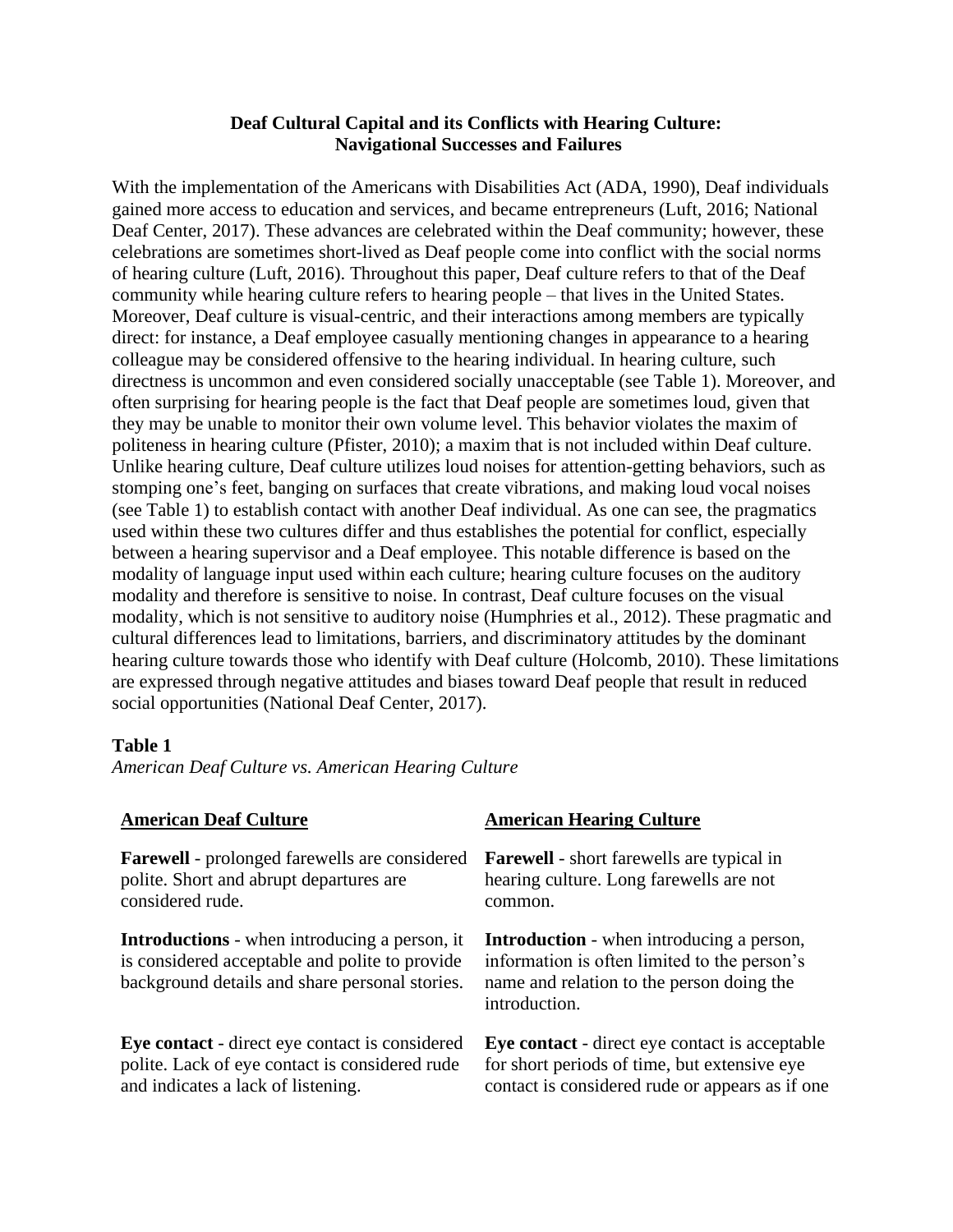**Pointing** - the use of pointing in ASL replaces pronouns. Pointing is also considered acceptable when discussing objects or people

**Food in mouth** - communicating with food in one's mouth is not considered rude.

in the room.

**Money** - discussion of money and salaries are considered normal.

**Punctuality** - punctuality is not typically expected. In fact, there is often a saying, *Deaf Standard Time,* to explain tardiness.

**Personal questions** - Deaf culture tends to 'overshare' as a means of getting information to understand the world around them and thus personal questions such as "how much weight have you gained", "why did you get a divorce?" are considered normal.

**Attention getting** - Deaf culture relies on the visual modality, and thus attention getting behaviors cater to visual or kinetic sensory systems. Appropriate behaviors include tapping on shoulders, waving arms, stomping on the floor, banging on surfaces that create vibrations, and short loud verbal noises.

is staring.

**Pointing** - the use of pointing in hearing culture is considered rude, especially when pointing to people.

**Food in mouth** - communicating with food in one's mouth is considered rude.

**Money** - discussion of money, salaries, and other financial information is considered private and is generally not shared with others.

**Punctuality** - punctuality is expected.

**Personal questions** - Hearing culture involves keeping most information private. Questions about one's personal life (e.g. marriage, divorce, weight gain) are considered rude.

**Attention** - To get attention, hearing people use vocal methods such as calling one's name. They often do not incorporate touch to get attention and avoid the use of touch for that purpose.

It is critical to understand that most Deaf children are born to hearing families (Mitchell & Karchmer, 2004) that have no knowledge of Deaf culture or how to raise a successful Deaf individual (Hamilton & Clark, 2020). Not only does this context mean Deaf children lack language models in the home, but it also frequently leads to Deaf children having limited access to language and communication. A lack of qualified and experienced professionals, such as early interventionists, audiologists, and medical doctors, who are culturally aware and can share culturally significant information with families, presents another challenge (National Deaf Center, 2017). As Deaf children age and prepare for the transition from school to work, inexperienced professionals working with this specific population tend to let explicit teaching of hearing culture fall by the wayside (Luft, 2016). Such professionals may not recognize the need to explicitly mention these potential conflicts, including Deaf cultural norms that are not typical of hearing culture, such as tapping on a table to get the attention of a Deaf individual, oversharing personal information, or often staying well past an event's end, chatting with each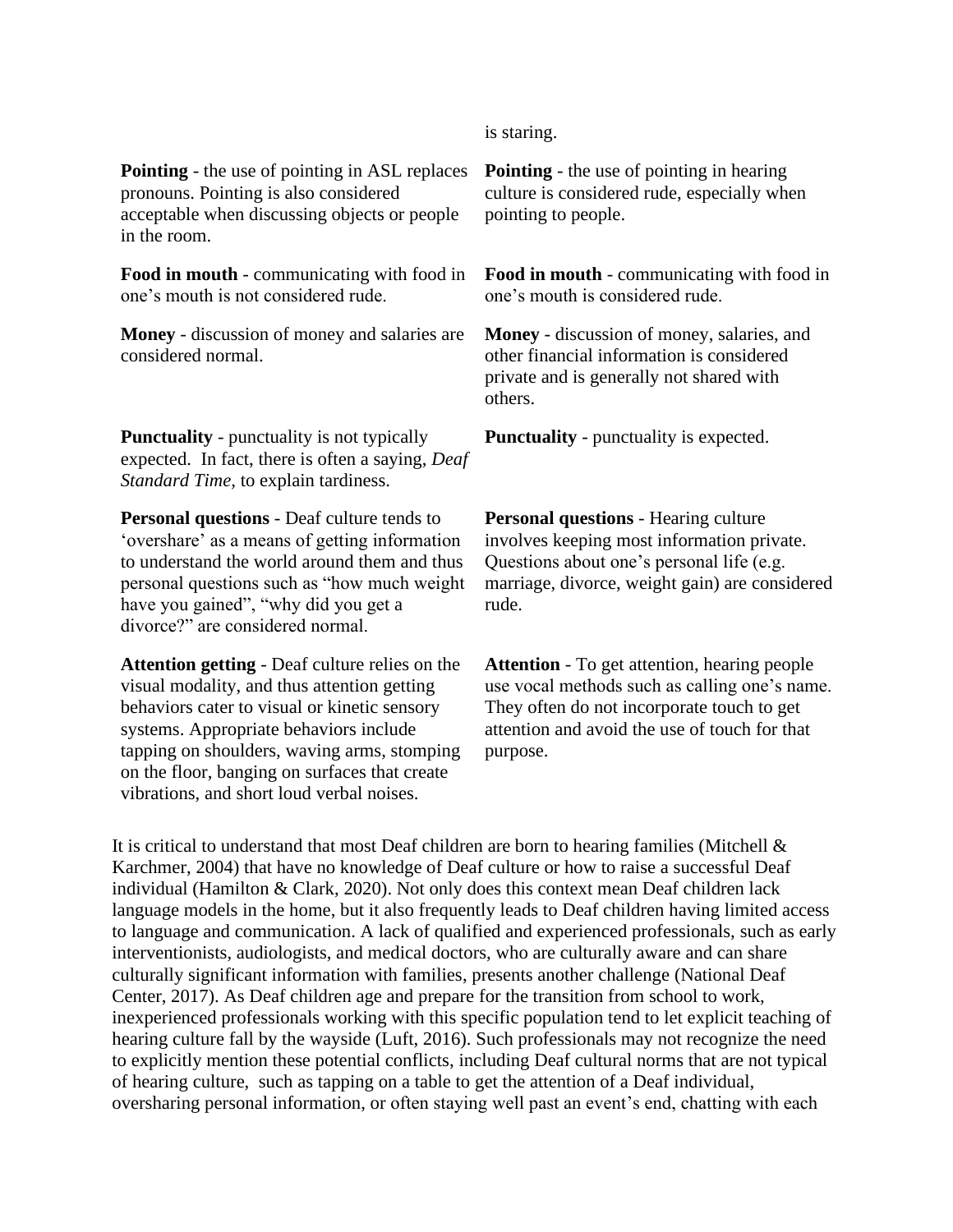other. In contrast, hearing people demonstrate an audiovocal orientation in which they use their voices and sense of hearing to call for attention, limit information shared, and leave events in a timely manner (Cue, 2020). Like other people from dominant cultures, hearing individuals are unaware that they even have a culture; but they understand when their expectations are violated.

When the time comes for a Deaf individual to move from the context of school to work, a different set of cognitive behaviors is required (Hutchins, 2014). This transition requires negotiations that are delicate and complex, requiring the use of pragmatics. These pragmatic components tend to be taught from parent to child (Pellegrini, Brody, & Stoneman, 1987) through both direct and indirect instruction. An example is, "Do not pop your gum, it is impolite." The action of "popping your gum" is considered inappropriate behavior because it causes a noise that hearing people typically find disruptive. Unfortunately, many hearing parents with Deaf children, as noted above, lack the necessary communication competence for such pragmatic lessons (Mitchell & Karchmer, 2004). A colleague shared his lack of understanding when his father told him to "pick up your feet." (Hauser, 2004, personal communication); as a child, he had no idea why he needed to pick up his feet. His father was unable to effectively communicate that when he shuffled (rather than pick up his feet), it made a noise that his father found impolite. For those who grow up in a household without a common accessible language, such pragmatics are rarely taught, instead they are often 'taught' implicitly through conflicts in the workplace. Again, these pragmatics relate back to culture, which differs for those Deaf individuals who develop a Deaf cultural identity. Recall that Deaf culture differs in important ways from hearing culture (see Table 1.) These cultural differences between Deaf and hearing cultures can and do impact the social capital that a Deaf person acquires.

# **Social Capital**

Social capital is comprised of moral obligations and norms, social values, social networks, and the relationships between people, conflicts, and power. Cultural differences require sensitive negotiations based on one's cultural beliefs, goals, and norms (Adair & Brett, 2004); for example, women and men differ in how willing they are to negotiate salary in ambiguous situations (Leibbrandt & List, 2014). When it is not clear that wages are negotiable, women are less motivated to attempt salary negotiations than men. This phenomenon differs in cases where it is clear that the salary is negotiable, in which case women are equally motivated and willing to negotiate for higher salaries. Additionally, culture has an effect on what is considered appropriate and inappropriate in a negotiation. Given this cultural influence, Deaf individuals need intercultural competence in understanding how to negotiate within and through a hearing world (Antal & Friedman, 2008). These skill sets tend to require direct teaching and effective role models for those Deaf individuals whose families were unable to provide this type of social capital (Listman et al., 2011; Yosso, 2005).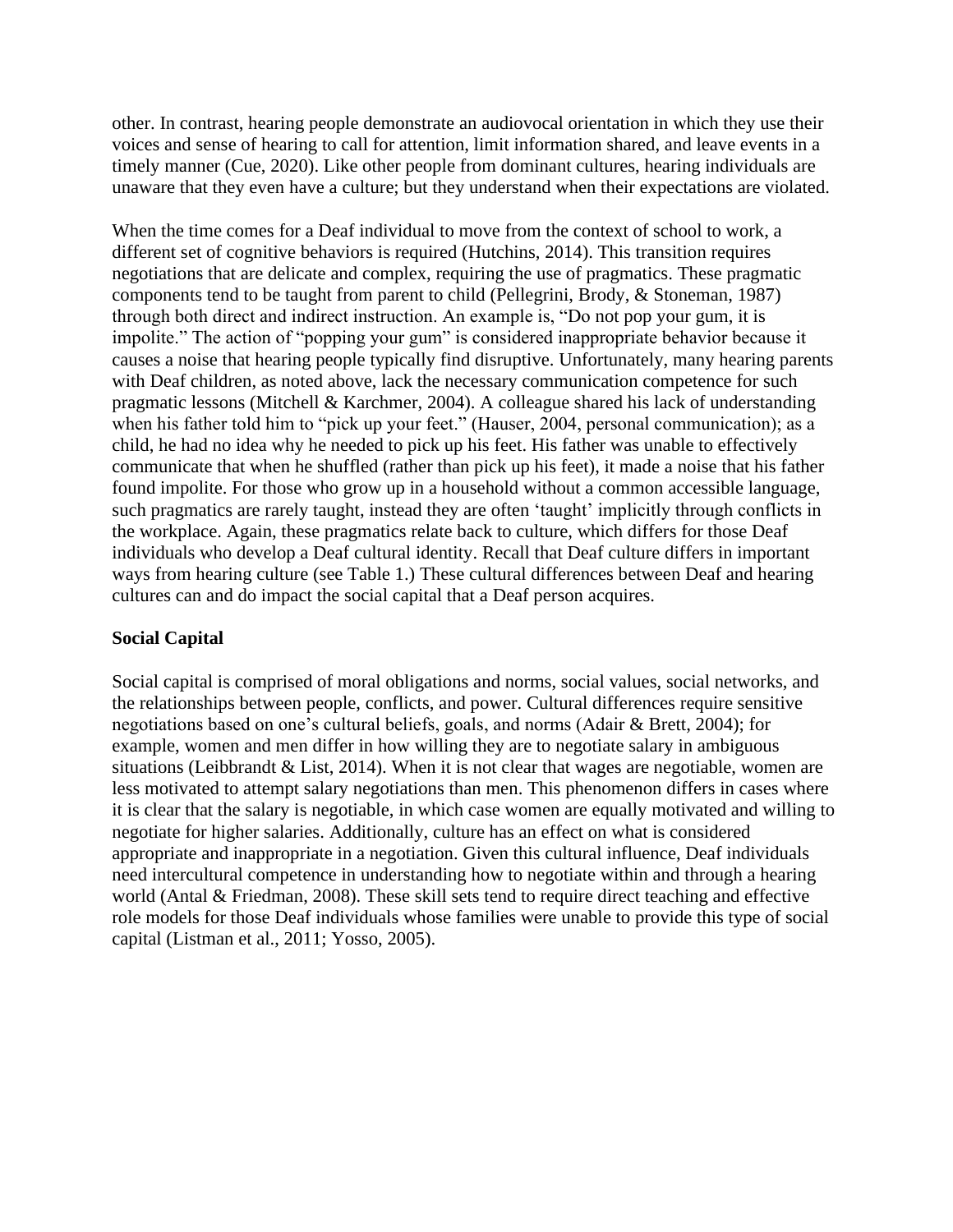# **Table 2**

| Type of Capital | Definition                                                                                                                       |
|-----------------|----------------------------------------------------------------------------------------------------------------------------------|
| Social          | Refers to a person's personal and community networks.                                                                            |
| Familial        | Refers to the knowledge developed through the family pertaining to<br>a person's culture, history and community.                 |
| Linguistic      | Refers to the knowledge and social understanding that is developed<br>by using more than one language in communicative settings. |
| Community       | Refers to the knowledge, skills, and abilities developed within<br>minority communities.                                         |
| Navigational    | Refers to the skills of navigating through social, professional and<br>academic settings.                                        |
| Aspirational    | Refers to a person continually working towards their dreams and<br>goals, even when obstacles arise.                             |
| Resistance      | Refers to the skills and understanding developed through opposing<br>inequality in various settings.                             |

*Types of Capital and their Definition*

Coupled with the lack of social capital is the struggle to find adequate employment as Deaf individuals' employment rates are lower than their hearing peers (National Deaf Center, 2017). Those who are employed are often underemployed (Cawthon et al., 2016). Moreover, without effective social capital, it is difficult to navigate opportunities to develop collaborations, new projects, and obtain advancement (Cawthon et al., 2016). Examples of this type of synergistic interaction of being underemployed and lacking social capital happens in Rochester NY, a city rich in educational and Deaf cultural resources. Many Deaf individuals there with master's degrees are employed overnight at the post office (Barnett, 2018, personal communication) instead of in professions related to their degrees, due in part to their lack of networks. In addition, individuals who are employed often report feelings of isolation and being left out in the workplace due to communication barriers and the lack of social capital with which they could overcome these barriers (Kurz et al., 2016).

# *Social Capital from Role Models*

Another issue is that Deaf individuals often lack access to networks that provide social capital. One effective strategy for obtaining social capital is through knowledgeable role models who know how to negotiate a hearing reality (Holcomb, 2010). These role models are found in the Deaf community and may be Deaf themselves or hearing fluent signers who are frequently called "DEAF-KNOW" individuals (Braun et al., 2017). These role models have access to both formal and informal networks and can share their own personal and professional experiences. Deaf social capital is a bit different than Yosso's (2005) model as familial and linguistic capital are combined into community capital. The rationale for this change is that most Deaf people are born into hearing families (Mitchell & Karchmer, 2004) that often are unable to share their own capital with their Deaf child. Therefore, these Deaf and DEAF-KNOW role models share Deaf social capital that includes four types of capital: community, navigational, aspirational, and resistance (Hamilton & Clark, 2020), as well as their knowledge of navigating the hearing community.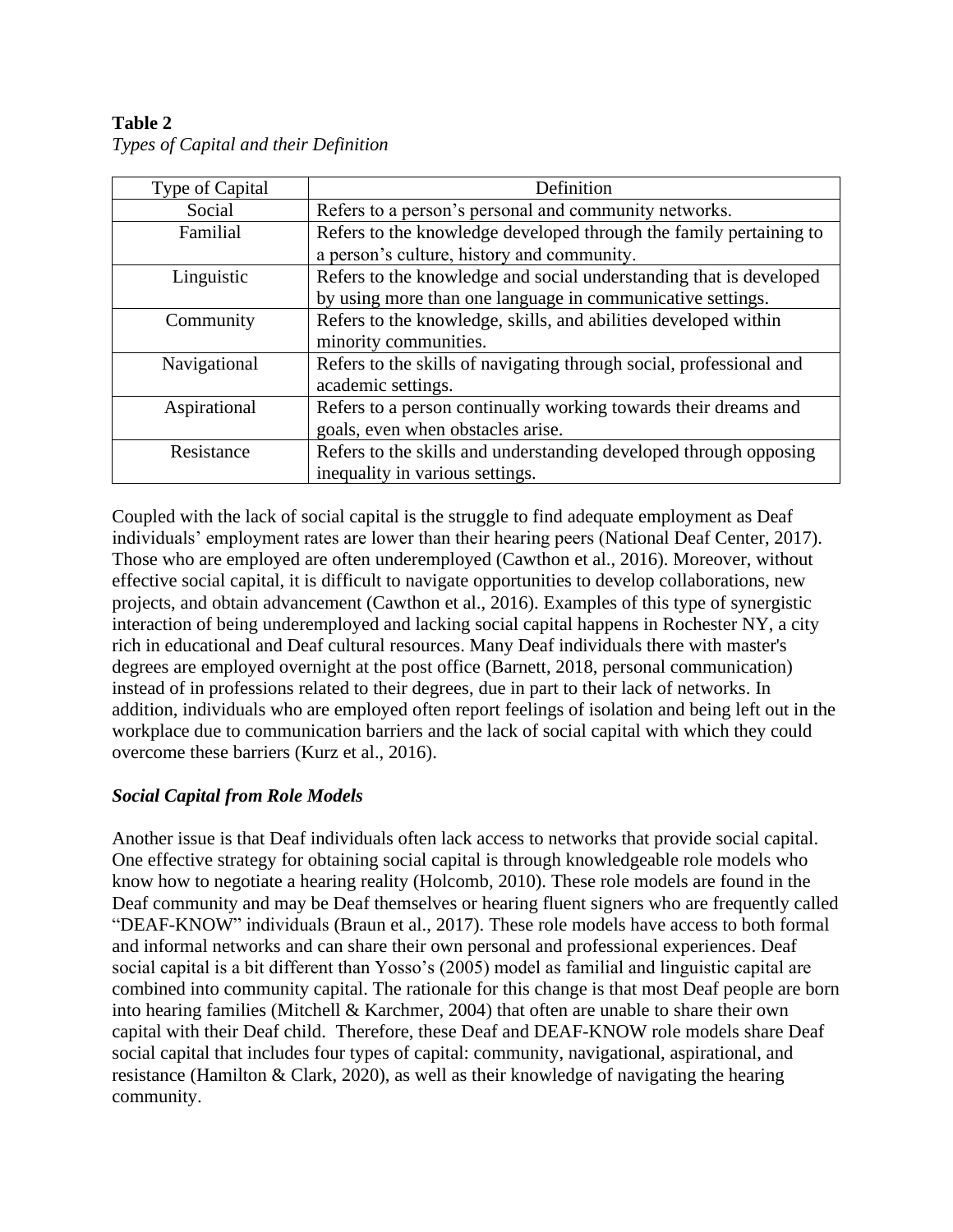Within Deaf social capital, navigational capital is learning how to overcome challenges in the hearing world, such as how to navigate a university setting not built for people who are Deaf. Effective mentors who provide navigational capital (Listman et al., 2011) typically share how to manage difficult situations within the workplace and can share both Deaf cultural capital and hearing social capital. Aspirational capital from these role models can be gained from both within and outside of the Deaf community. Resistance capital is the inner grit and perseverance of an individual, knowing that other Deaf people have made it and that can as well. These four kinds of Deaf social capital are the keys to achieving success and permitting Deaf people to navigate stressful circumstances, and one of those difficult circumstances is the feeling of being an imposter.

### **Imposter Syndrome**

Not only do Deaf individuals need to find Deaf social capital in non-traditional ways, they also often struggle with Imposter Syndrome. Clance and Imes (1978) coined the term *Imposter Syndrome* as individual experiences leading to chronic self-doubt and inadequate feelings regarding one's self and one's qualifications. Having possibly violated hearing cultural rules repeatedly, Deaf individuals frequently develop feelings of being an intellectual fraud in this realm. This syndrome is prevalent in the individual's thinking, regardless of external evidence to the contrary. As noted by Clance and Imes (1978):

> Rooted in the ideologies of privilege and oppression, both phenomena ignite a sense of otherness and propagate the dominant metanarrative. Whether they feel as though they do not belong (i.e., Imposter Syndrome) or they feel as though they must prove they belong (i.e., stereotype threat), some marginalized groups are hyperaware of how they are othered, and this awareness influences how they navigate spaces. (pp. 19-20)

Feelings of inadequacy also are found in Edwards' (2019) autoethnography in which she recounted her struggles in seeing herself as a scholar. Her experiences of Imposter Syndrome were directly related to a fear of failure. Thus, she redefined the word "scholar" to include failure as an "inescapable aspect of human nature…[and] an important antecedent for growth" (p. 30). She posited that while one has to accept their failures, one must also celebrate their successes.

On the note of accepting failures and successes, Deaf people seem to have Imposter Syndrome rooted in their past experiences, especially regarding written language. Written English is often difficult to master for many Deaf individuals who grow up language deprived. Often, it is not made clear to parents and society as a whole that the most accessible and comprehensible language for Deaf people is a visual and natural one, such as American Sign Language (ASL) for those living in the United States. ASL does not have a commonly used written form, nor does it follow English grammar and syntax (Hopkins, 2008). These differences often lead to insecurities in Deaf people, feeling that their written English is imperfect. These imperfections, if any, are internally attributed to common and typical Deaf-specific problem when it is, in reality, a result of language deprivation. This term, "language deprivation", is used to describe the phenomenon in which an individual has a prolonged lack of full access to language during the first 5 years of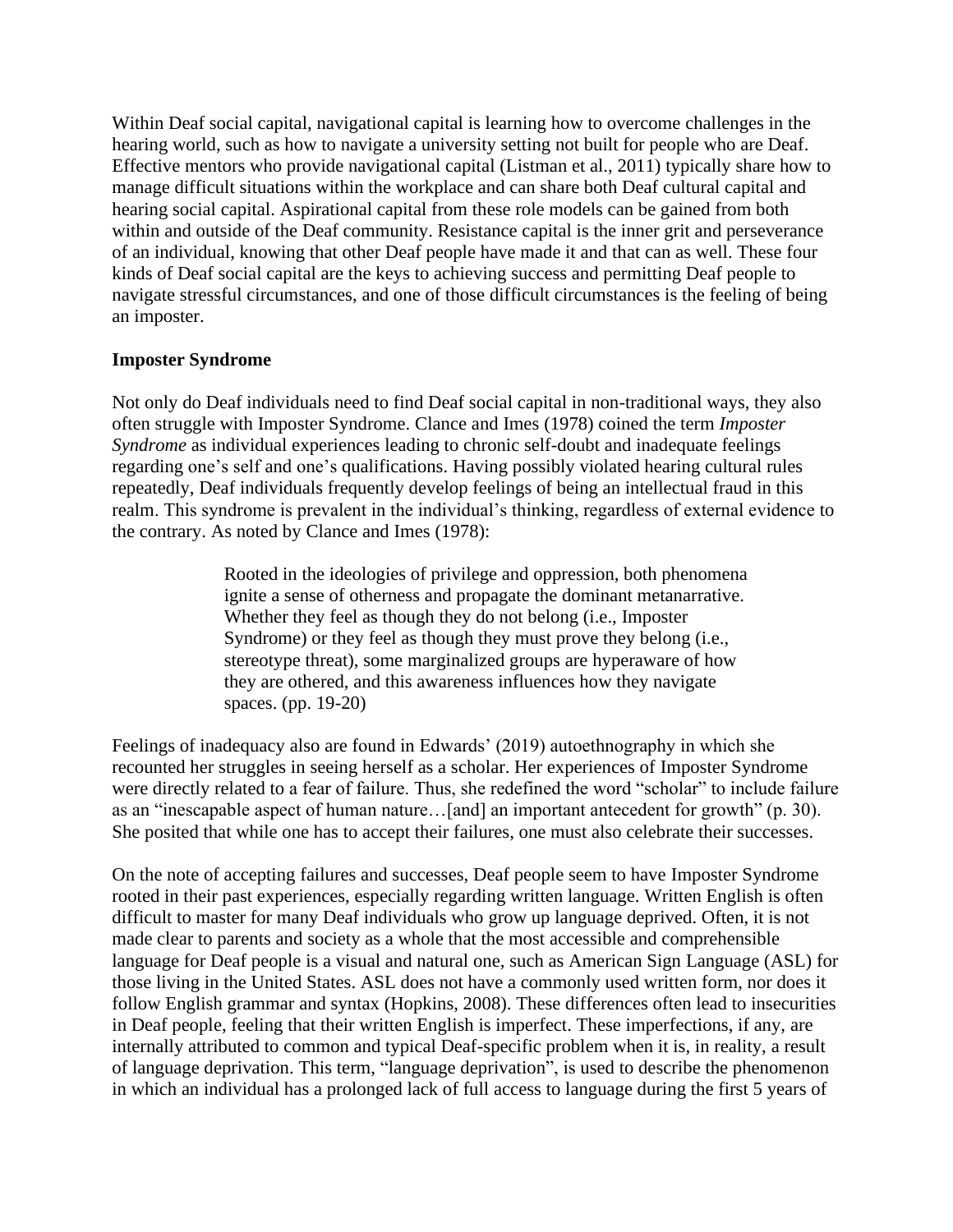their life (Hall et al., 2017). Language deprivation also has a neurological impact (Hall et al., 2017) that impacts all language learning (Pénicaud et al., 2013), thereby creating issues with learning written language. This struggle, in turn, magnifies feelings of inadequacy and further contributes to the Imposter Syndrome. Frequently, untrained hearing teachers who have never worked with the Deaf population do not understand the struggles Deaf children experience with becoming proficient in written language. These teachers typically over-criticize the Deaf writers while praising those who are skilled, leading to Deaf people's internalized fears regarding their perceived English or other written language inadequacies. These experiences, in turn, adversely impact their use of social capital in the workplace. To better understand these feelings, our research team conducted a two-part study.

### **Research Question**

The central question that guided this study stemmed from the current literature on factors that limit or impact upward mobility for Deaf adults. After reading the available literature and sharing personal experiences, the research team identified the following research question for this study: How does Deaf social capital impact a Deaf person's ability to experience upward mobility in either an educational setting or the workplace?

### **Methodology**

### **Procedure**

Upon approval from the Institutional Review Board (IRB), participants were recruited through networking and social media, utilizing the snowball method (Creswell, 2013). Participants were provided with an informed consent form and invited to complete a survey that included questions to identify demographic information and questions (detailed below) in regard to how Deaf people navigated their academic experience and careers. The data from the survey allowed the research team to develop more targeted interview questions to gain a deeper understanding of the experiences Deaf individuals have when navigating academics and the workplace. The interviews were conducted in the participants' preferred language and communication mode (ASL or SimCom -in which interviewers used both spoken English and ASL simultaneously).

### **Setting**

### *Survey*

This study was conducted electronically using an IRB-approved survey through Qualtrics. The survey consisted of 28 questions, with seven open-ended questions and 21 closed-ended questions. The entire survey included ASL translation videos, including the informed consent. Of those 28 questions, 11 asked for demographic information and three questions: 1) If they wore hearing aids or cochlear implants, 2) What their current primary language of communication was, and 3) Which family members were D/deaf, if any? The open-ended questions included precoded possible answers using language that was carefully chosen to minimize bias in the results (Kelley et al., 2003). The survey aimed to identify Deaf or hard of hearing participants who had experienced successes or difficulties advancing in their academic or professional careers.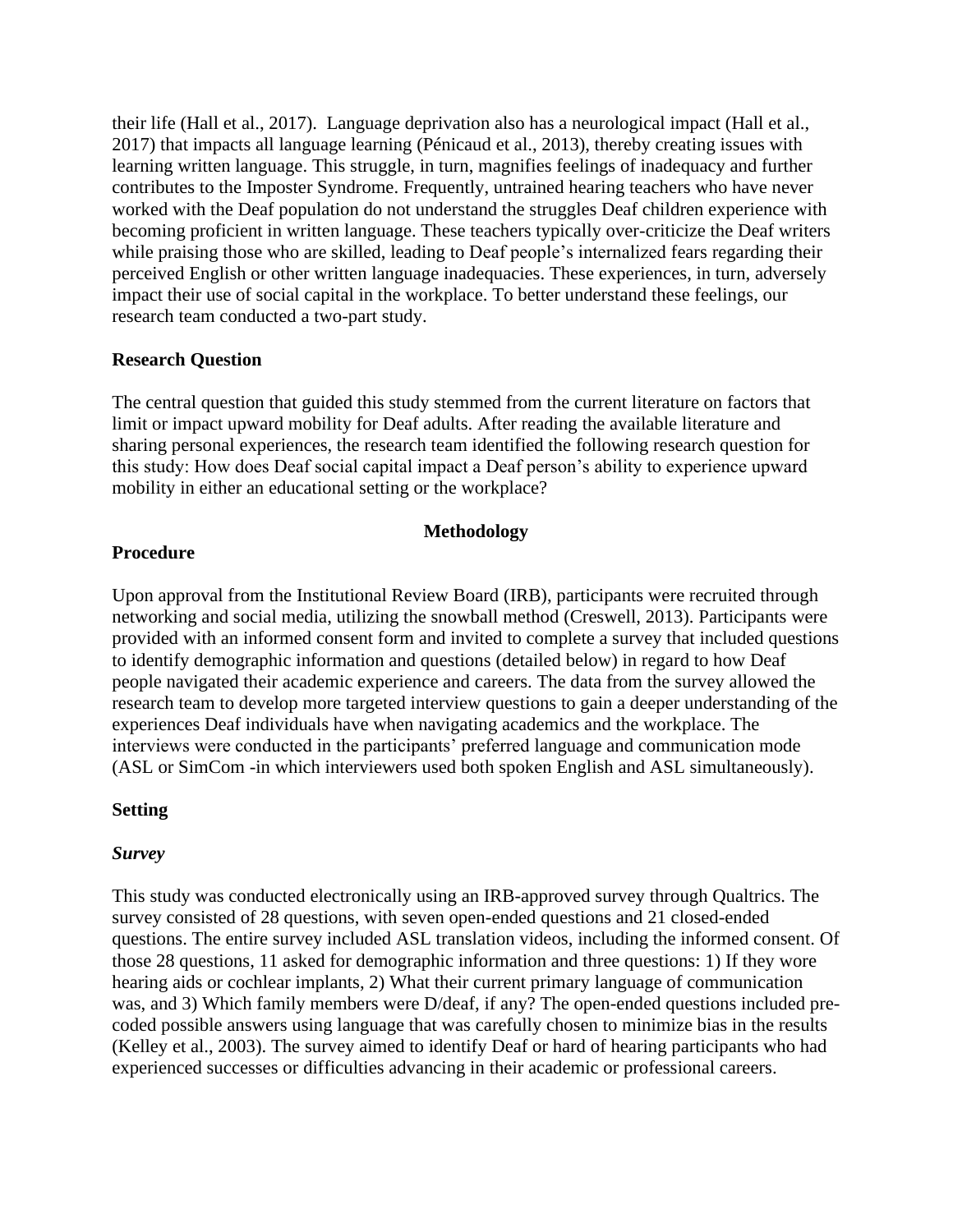#### *Interviews*

Each interview was conducted online using a video platform, such as Zoom. The interview was conducted in a semi-constructed manner with a list of predetermined questions to help guide the interview and reduce the influence of interviewer bias in participants' responses (Kelley et al., 2003). The questions included information about the participants' personal, educational, and employment background. Each question had several probes to identify each participants' experience in regard to types of barriers they may have experienced. Additional questions asked about mentorships and support that the participants obtained in each part of their lives. Transcripts were converted to written English, and then all translated documents were deleted from all servers after the completion of the data analysis.

### **Participants**

## *Survey Participants*

Participants were invited to participate in the survey if they met the following criteria: (1) identified as D/deaf, hard of hearing, hearing impaired, late-deafened, DeafBlind, or deafblind, (2) were over 18 years of age, and (3) were currently in school, working, or both. The sample consisted of 79 participants, with one identifying as hearing for a final total of 78, including; women (*n*=26), men (*n*=48), transgender (*n*=1), prefer not to answer (*n*=2), and one missing data point.

Participants then reported on their demographic characteristics. Participants identified their hearing status in the following ways: Deaf (*n*=59), deaf (*n*=10), hard of hearing (*n*=14), hearingimpaired (*n*=1), late-deafened (*n*=3), DeafBlind (*n*=2), and deafblind (*n*=1). Age was requested in intervals with participants responding as follows: 18-26 (*n*=13), 27-35 (*n*=33), 36-50 (*n*=38), and 51-75 (*n*=9). Race and ethnicity were reported as follows: African/American (*n*=7), Asian (*n*=5), European American (*n*=56), Latinx (*n*=7), and Middle Eastern (*n*=1). The participants' reported their area of employment as: Liberal Arts (e.g. psychology, economics, social sciences, history, and philosophy: *n*=12), Science (e.g. chemistry, biology, pre-med: *n*=7), Law (*n*=1), Education (e.g. general education, Deaf education, special education: *n*=35), vocational/technical field (e.g. welding, cooking, hairdressing: *n*=6), others (*n*=8) while nine participants did not respond. In terms of work experience, most have worked between one to five years (n=27) but many had been employed for much longer (6-10 years:  $n=13$ , 11-15 years:  $n=15$ , and more than 16 years: *n*=10). Only eight participants had less than one year of employment. The educational background of the participants was reported as follows: certificate/diploma (*n*=1), some undergraduate college credits (*n*=7), associate degree (*n*=4), bachelor's degree (*n*=19), some graduate college credits (*n*=8), master's degree (*n*=26), terminal degree (*n*= 3), some doctoral credits (*n*=9), and one missing data point.

### *Interview Participants*

The interviewed sample consisted of 12 participants, including seven women and five men. Race and ethnicity of the participants were European American (*n*=7), African/American (*n*=3), Latinx  $(n=1)$ , Asian  $(n=1)$  and ages of the participants were categorized as 18-26 yrs  $(n=2)$ , 27-35 yrs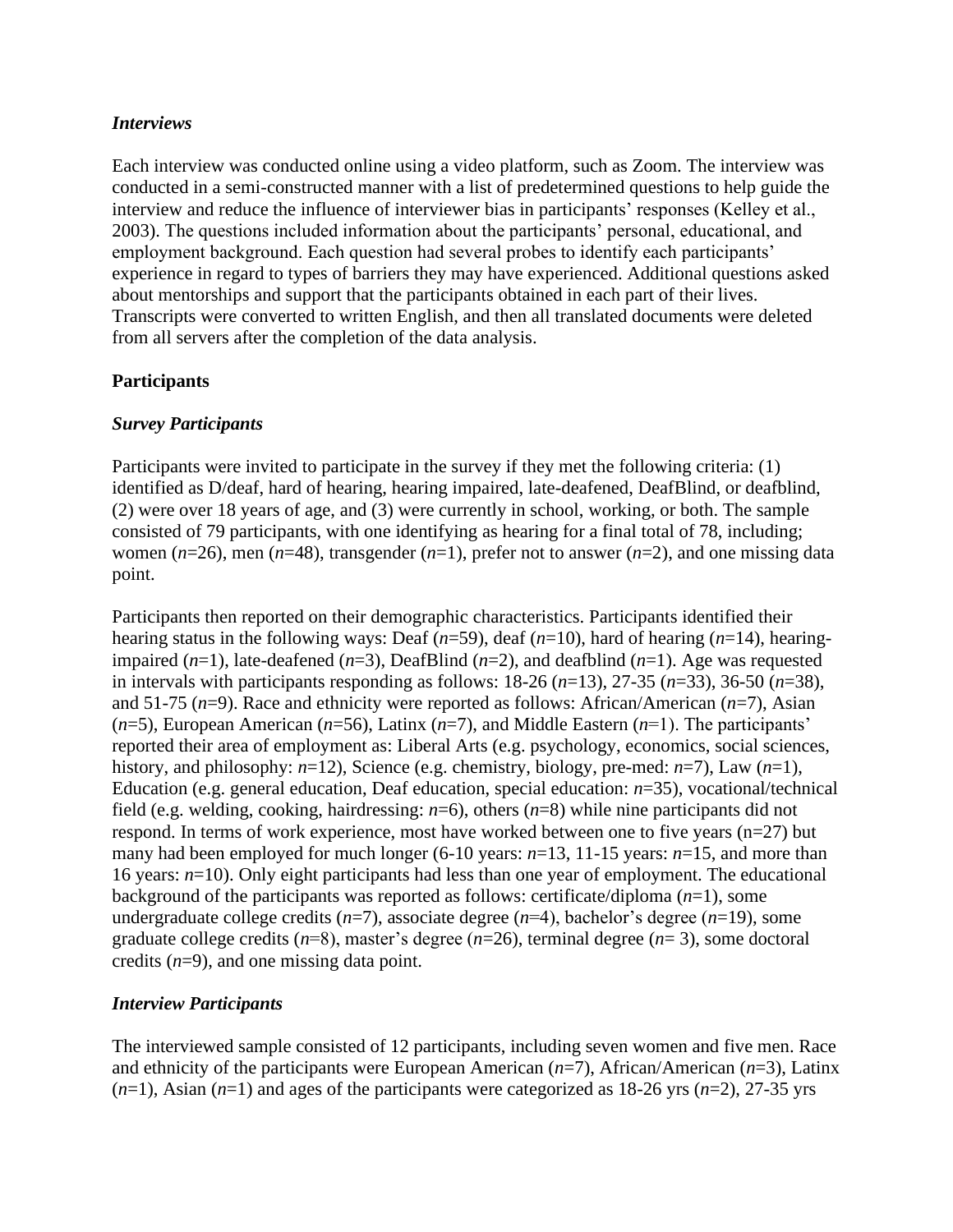(*n*=6), 36-50 yrs (*n*=3), and 51-75 yrs (*n*=1). Educational backgrounds of the participants were reported as follows: Associate degree (*n*=2), some undergraduate college credits (*n*=1), bachelor's degrees (*n*=1), some graduate college credits (*n*=1), master's degree (*n*=1), some doctoral college credits  $(n=1)$ , and terminal degree  $(n=1)$ .

# **Data Analytical Plan**

## *Survey Data*

The data set was exported from Qualtrics into SPSS, analyzed using descriptive statistics, and reported as frequency counts. Responses that accounted for less than five percent of the results were either eliminated or combined with similar responses (e.g. participants were asked to selfidentify their race and ethnicity. Responses such as 'white', 'Caucasian', 'European American', 'white/Caucasian' were combined). In regard to the open-ended questions, themes were identified, and individual responses were grouped under each theme identified through the interviews.

### *Interviews*

The transcriptions were analyzed using a content analysis. Three research team members identified 14 themes from both the survey and the interview transcriptions. The team individually hand-coded the translations, then came together to discuss their coding strategies. After this round, coding resulted in an interrater reliability of 96%. The remaining four percent of the disagreements were resolved by consensus until there was 100% interrater reliability.

### **Results**

Most participants from the survey and interviews felt that being deaf or hard of hearing either was a barrier or a potential barrier in their education and employment (see Table 3 for responses to questions discussed here). When asked questions about barriers in education, the majority reported experiencing them in both their educational settings and with vocational rehabilitation support. Importantly, only one-third of the participants reported having a mentor during their education. When asked about their careers, most wanted to advance but felt that they did not get support from vocational rehabilitation. In addition to the lack of support, most reported struggles with barriers at work, and were not provided with a mentor to help them move up (again refer to Table 3).

### **Table 3**

*Results from Electronic Survey* 

| <b>Survey Question</b>                                          | Yes | <b>Maybe</b> | <u>No</u> | <u>N/A</u> |
|-----------------------------------------------------------------|-----|--------------|-----------|------------|
| Do you think being DHH is a<br>barrier in your education and/or |     |              |           |            |
| career?                                                         | 49% | 32 %         | 18%       | 1%         |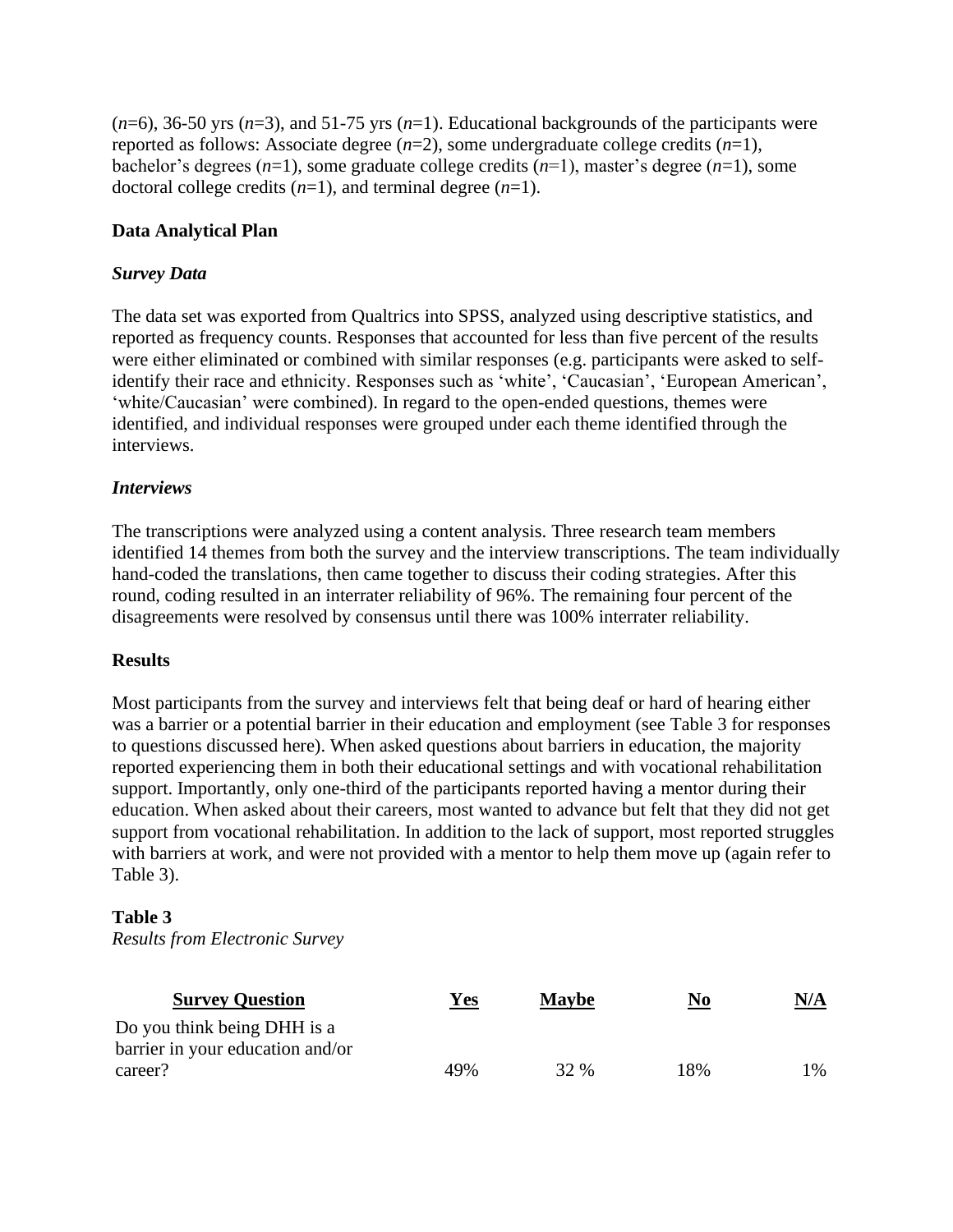#### **Experiences in Education**

| Have you experienced barriers<br>within the education setting?                  | 68% | 18% | 12% | 2% |
|---------------------------------------------------------------------------------|-----|-----|-----|----|
| While you were in school, did<br>you receive VR support?                        | 72% |     | 27% | 1% |
| Did you have access to a mentor<br>while you were in school?                    | 36% | 10% | 53% | 1% |
| <b>Experiences in the Workplace</b>                                             |     |     |     |    |
| Did you experience barriers<br>within the workplace                             | 63% | 22% | 13% | 2% |
| Are you interested in obtaining a<br>higher position in your current<br>career? | 67% | 26% | 5%  | 2% |
| Did VR assist in your job                                                       |     |     |     |    |
| search?                                                                         | 3%  | 9%  | 87% | 1% |
| Did/do you have access to a<br>mentor in the workplace?                         | 38% | 4%  | 55% | 3% |

Participants who reported experiencing barriers in either their education experiences or the workplace were asked to choose which, if any, strategies helped them overcome them, allowing for multiple answers. The top three strategies were support from friends and family (*n=*52), support from colleagues/classmates (*n*=45), and support from supervisors/teachers (*n*=43). The ability to advocate for themselves through knowledge of rights and laws was also reported as an important strategy (*n=*51). Additional strategies identified were the availability of professional and/or educational resources (*n*=36) and obtaining more training and/or education (*n*=30). The survey had an option to fill in additional responses to allow participants to elaborate on their experiences if they desired. When participants were asked to expand on specific barriers they faced, six themes were prevalent; communication as a barrier (*n*=21), oppression (*n*=7), English privilege (*n*=4), accommodations becoming a barrier (*n*=20), inability to move up (*n*=4), and isolation (*n*=3). In regard to strategies they used to overcome their barriers of the 79 participants' open-ended responses, five themes emerged: accommodations (*n*=21)*,* self-advocacy (*n*=28)*,* grit  $(n=15)$ , support  $(n=6)$ , and acquiescence to the majority  $(n=4)$ . After the survey data was analyzed, the research team developed a series of questions for follow up interviews with participants who expressed willingness to be contacted later. Next, themes identified from the interviews are discussed.

### **Table 4**

*Themes from Content Analysis of Interviews*

| <b>Themes</b> | $n=12$ |
|---------------|--------|
| Isolation     | 12     |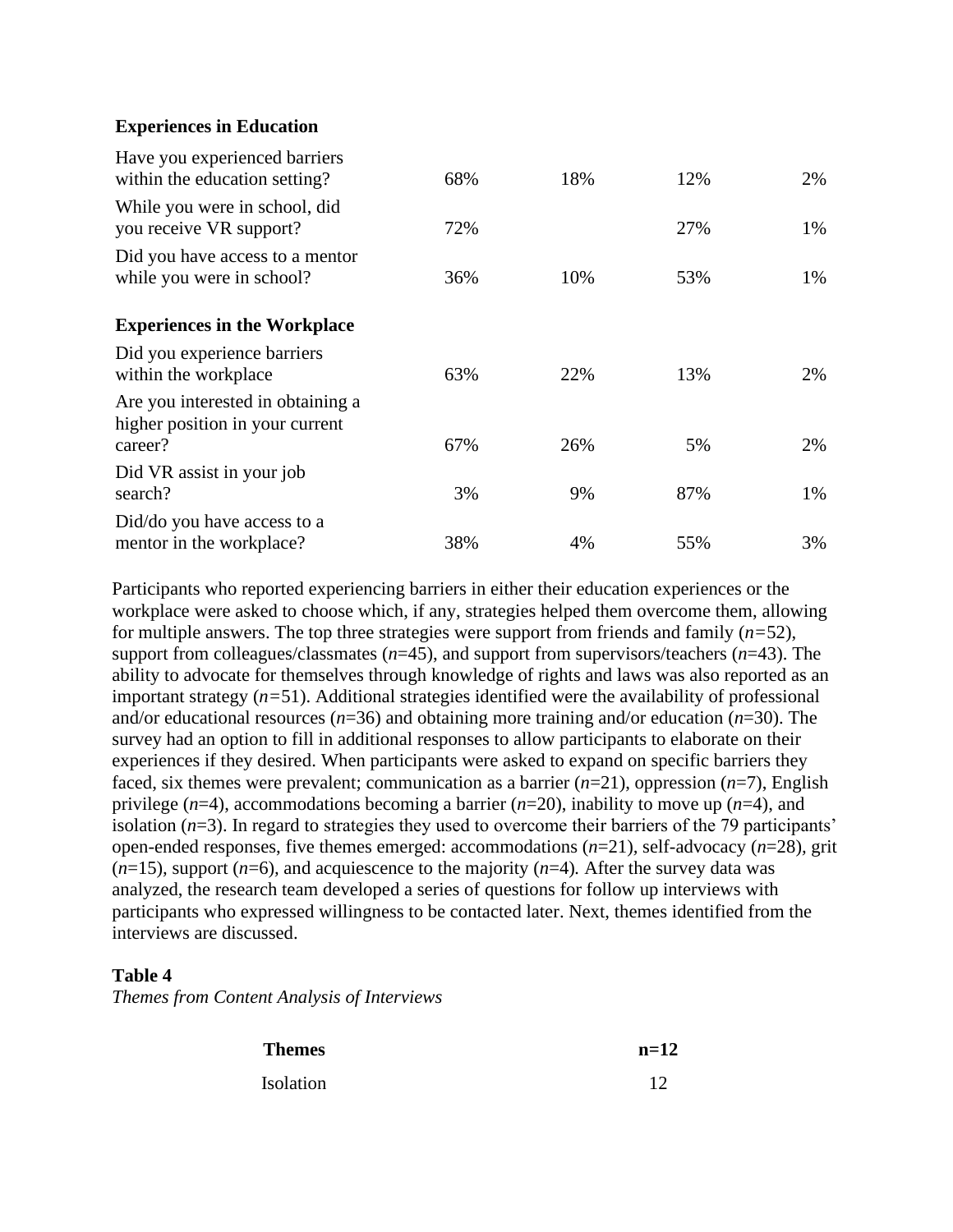| 10 |
|----|
| 3  |
| 6  |
| 11 |
| 11 |
| 8  |
| 12 |
| 11 |
| 10 |
| 4  |
| 11 |
| 12 |
|    |

The codes that emerged with the highest *n* were as follows: isolation  $(n=12)$ , negotiating culture  $(n=12)$ , barriers  $(n=12)$ , oppression  $(n=11)$ , support  $(n=11)$ , dominant identity  $(n=11)$ , and grit (*n*=11) (See Table 2). Several of the participants came from multiple identity backgrounds and reported a struggle to determine which identity was their dominant identity. This lack of a dominant identity led to many feelings of oppression for participants who had not yet developed the ability to self-advocate for their needs. The majority of participants reported experiencing feeling isolated and oppressed, and struggled find strategies to manage barriers they faced. The struggles they often reported were feelings of helplessness and limitations. The codes that appeared the least in the interview data were "why bother?"  $(n=4)$  and avoiding blame  $(n=3)$ . These participants had internalized the oppression they experienced in the world and resigned themselves to a life of limitations.

It appears that the involvement of mentors, support, and an understanding of culture leads to a more comfortable journey for many of the participants. In particular, the interviews participants who attempted to navigate the academic and professional world showed that they benefitted from having guidance in understanding hearing culture. Such guidance came in the form of advice from colleagues, meetings with professors, or incidental information from their families growing up.

#### **Discussion**

The results of this study suggest that Deaf people often struggle with trying to navigate challenges in communication, beliefs, cultural differences and norms, as well as how to achieve goals in the hearing world. Often, Deaf people find that they unknowingly violate the maxim of politeness in hearing culture (Pfister, 2010). Such violations led to an imbalance in power, where hearing individuals frequently chastise Deaf people for not following rules that do not occur naturally in Deaf culture. These differences in culture, coupled with the fact that many teachers and supervisors in the workplace are hearing, lead to the belief that hearing people are superior to Deaf people. Within the Deaf community, these issues are often referred to as the Deaf tax; that is, Deaf people have to educate hearing people about their skills and abilities as well as the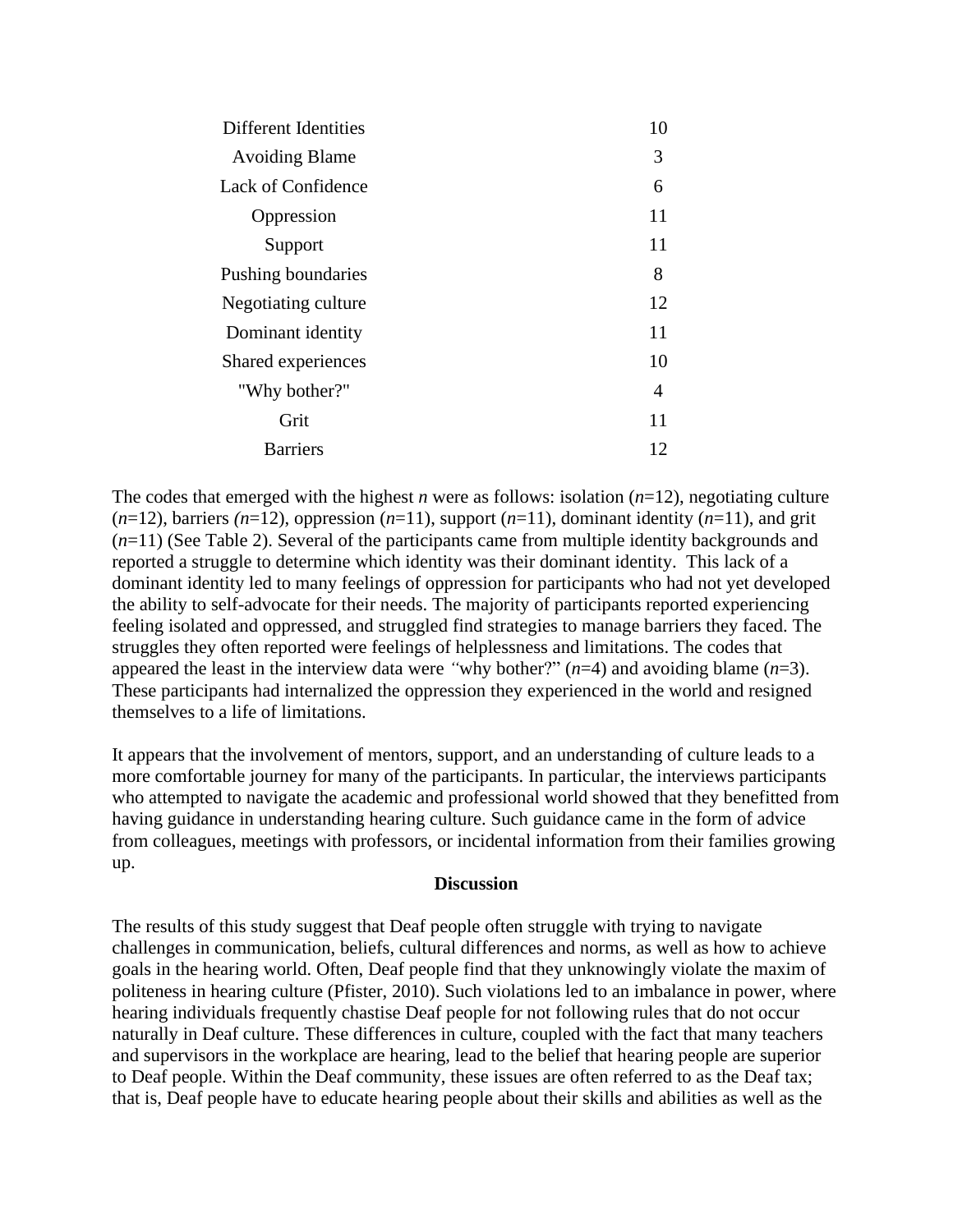accommodations that work for them (Cue, 2020). Similar to the "glass ceiling" (Cotter et al., 2001), Deaf people often need to break the "sound barrier" where they have to pass for hearing (Brune & Wilson, 2013) and adopt "hearing behaviors" to be successful. Given our phonocentric view of the world (Bauman, 2008) not being able to hear seems to be impossible to imagine and the hearing world often has a difficult time adapting to using visual types of communication. So again, the Deaf tax appears.

Additionally, the data showed that well-developed Deaf social capital, including navigational skills, is often what helps Deaf people to become successful in both educational settings and the workplace. Particularly, navigational strategies such as pursuing higher education, learning to advocate for oneself, and leaning on others for support, were effective. This result is especially true in regard to feelings of isolation, oppression, and navigating barriers that were reported by participants. It appears that when one has weak navigational or social capital, they may find themselves struggling with upward mobility within the educational setting or in the workplace.

Overall, the researchers found that participants were frustrated with oppressive issues that included communication barriers and isolation. These reports aligned with the current literature, which identifies difficulties with communication, inadequate training, and employer attitudes as obstacles for job attainment and retention (Perkins-Dock et al., 2015). For instance, one of the participants who worked in a Deaf environment mentioned that if there was a pill that they could take that would make them hearing, they would do so without question. They explained their reasoning, which was that they felt extremely limited in their current work environment in regards to upward mobility and envied hearing people's flexibility to change careers or change locations. Another example of weak navigational capital was seen in another participant pursuing a degree in the medical field. They had completed all of the course requirements but were not able to graduate due to the fact that they were not allowed to complete the required clinical hours "due to deafness," under the guise that incorporating an interpreter during the clinical component would violate patient confidentiality as established by the Health Insurance Portability and Accountability Act (HIPAA). The participant had invested time during coursework and hours of studies, becoming invested financially via student loans only to be unable to complete the degree. This participant's story is an example of how society can limit Deaf people who have higher aspirations.

More research is needed given that situations such as those discussed above may not apply to all Deaf people. This study had several limitations, such as a small sample size and the distance between participants and researchers requiring the use of video technology for all interviews. There was also a limitation in that the survey allowed for several "check all that apply" questions, which posed issues determining which languages were preferred by participants as opposed to languages that were typically used in their environment. Other limitations were the type of questions asked in the interviews. In an attempt to be all-inclusive, the researchers did not ask questions regarding overlapping identities. Questions that allowed for an in-depth discussion on how different identities, such as gender and race, may have added rich data regarding Deaf people's barriers in the different settings and their experiences with moving up beyond the "glass ceiling" imposed by society. Other research could explore the development of navigational capital as well as other forms of capital and their impacts on upward mobility for Deaf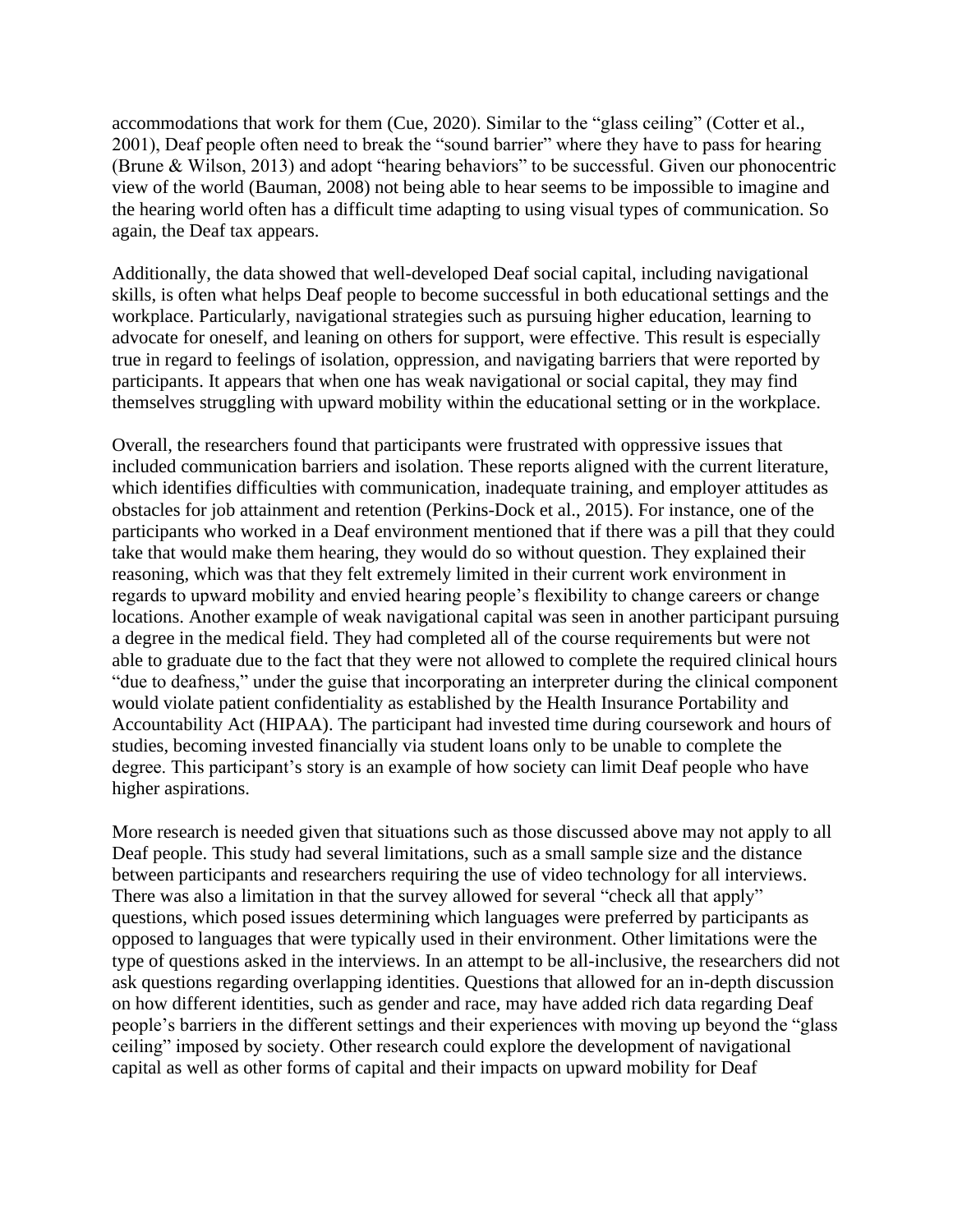individuals. Additionally, future research could explore the impact of overlapping identities (e.g. race and ethnicity) on upward mobility.

The results of this study show that higher education is not the only key to achieving upward mobility in education or the workplace, but also suggests that an understanding of hearing culture may be a more efficient predictor of a Deaf person's ability to navigate the academic and/or professional world(s). For optimal outcomes, professionals in the field should be trained in strategies to increase Deaf children's ability to navigate the differences between Deaf and hearing cultures. These training and strategies can be achieved by employing the use of mentors or services such as Vocational Rehabilitation services. Additionally, the use of federally funded centers such as the National Deaf Center can serve as a centralized location to obtain mentorship and trainings.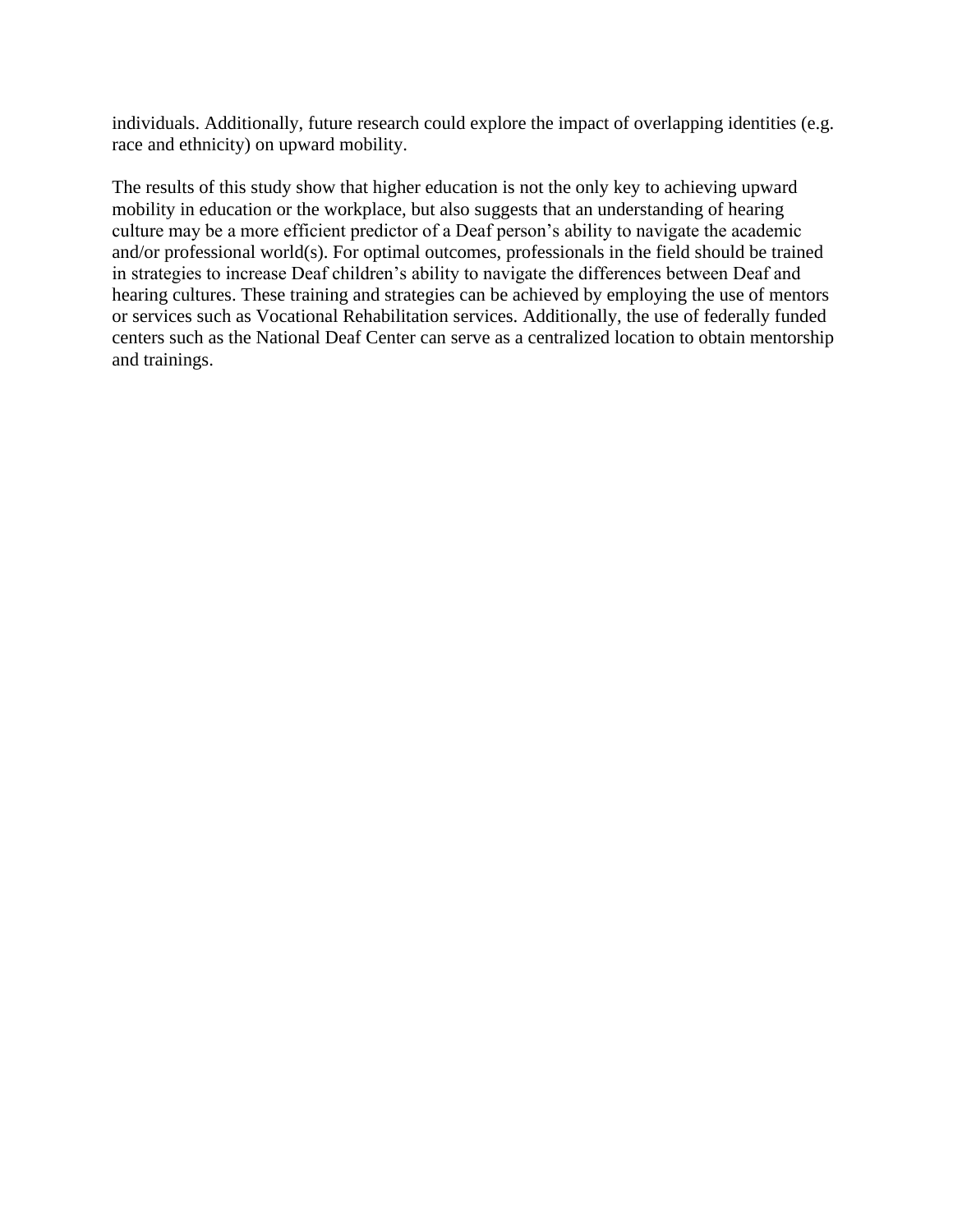#### **References**

Americans with Disabilities Act. (n.d.). [https://www.](https://www/)ada.gov/ada\_intro.htm

- Adair, W. L., & Brett, J. M. (2004). Culture and negotiation processes. In M. J. Gelfand & J. M. Brett (Eds.), *The handbook of negotiation and culture* (pp. 158–176). Stanford University Press.
- Antal, A. B., & Friedman, V. J. (2008). Learning to negotiate reality: A strategy for teaching intercultural competencies. *Journal of Management Education*, *32*(3), 363-386. https://doi.org/10.1177/1052562907308794
- Bauman, H. (2008). Listening to phonocentrism with deaf eyes: Derrida's mute philosophy of (sign) language. *Essays in philosophy, 9*(1), 41-54. <https://doi.org/10.5840/eip20089118>
- Braun, D. C., Gormally, C., & Clark, M. D. (2017). The deaf mentoring survey: A community cultural wealth framework for measuring mentoring effectiveness with underrepresented students. *CBE Life Sci Educ., 16*(1), ar10. [https://doi.](https://doi/)org/10.1187/cbe.15-07-0155
- Brune, J. A., & Wilson, D. J. (2013). *Disability and passing: Blurring the lines of identity*. Temple University Press.<https://doi.org/10.5860/choice.51-1554>
- Clance, P. R., & Imes, S. A. (1978). The imposter phenomenon in high achieving women: Dynamics and therapeutic intervention. *Psychotherapy: Theory, Research & Practice, 15*(3), 241.<https://doi.org/10.1037/h0086006>
- Cawthon, S. W., Johnson, P. M., Garberoglio, C. L., & Schoffstall, S. J. (2016). Role models as facilitators of social capital for deaf individuals: A research synthesis. *American Annals of the Deaf*, *161*(2), 115-127. https://doi.org[/10.1353/aad.2016.0021](https://www.researchgate.net/deref/http%3A%2F%2Fdx.doi.org%2F10.1353%2Faad.2016.0021?_sg%5B0%5D=UEWpYD35hqhcdEyty-vwVv3DLAwiWmzO-HS8IG6Hmns3Gfdtl-3mePZOxHM9vyMIGQZ5b1XsZRRmHc0eJoLyjaMG3Q.yrwEH8uFdJIjGh1Gu_Xhz1FMilJzD3Cdkkt2zkAJOa0BCHBx8cimht4BJKdnLfm00TtLsq8KbFYtpaeo2wSrSw)
- Cotter, D. A., Hermsen, J. M., Ovadia, S., & Vanneman, R. (2001). The glass ceiling effect. *Social forces, 80*(2), 655-681. [https://doi.org/10.1177/0730888404263908](https://doi.org/10.1177%2F0730888404263908)
- Creswell, J. W. (2013). *Qualitative inquiry and research design: Choosing among five approaches* (3rd ed). Sage.
- Cue, K. R. (2020). Defining and navigating United States hearing culture: A deaf ecological systems perspective. [Unpublished doctoral dissertation]. Lamar University.
- Edwards, C. W. (2019). Overcoming Imposter Syndrome and stereotype threat: Reconceptualizing the definition of a scholar. *Taboo: The Journal of Culture and Education, 18*(1), 18-34. http://doi.org[/10.31390/taboo.18.1.03](https://www.researchgate.net/deref/http%3A%2F%2Fdx.doi.org%2F10.31390%2Ftaboo.18.1.03)
- Hall, W. C., Levin, L. L., & Anderson, M. L. (2017). Language deprivation syndrome: A possible neurodevelopmental disorder with sociocultural origins. *Social Psychiatry and Psychiatric Epidemiology, 52*(6), 761-776. <https://doi.org/10.1007/s00127-017-1351-7>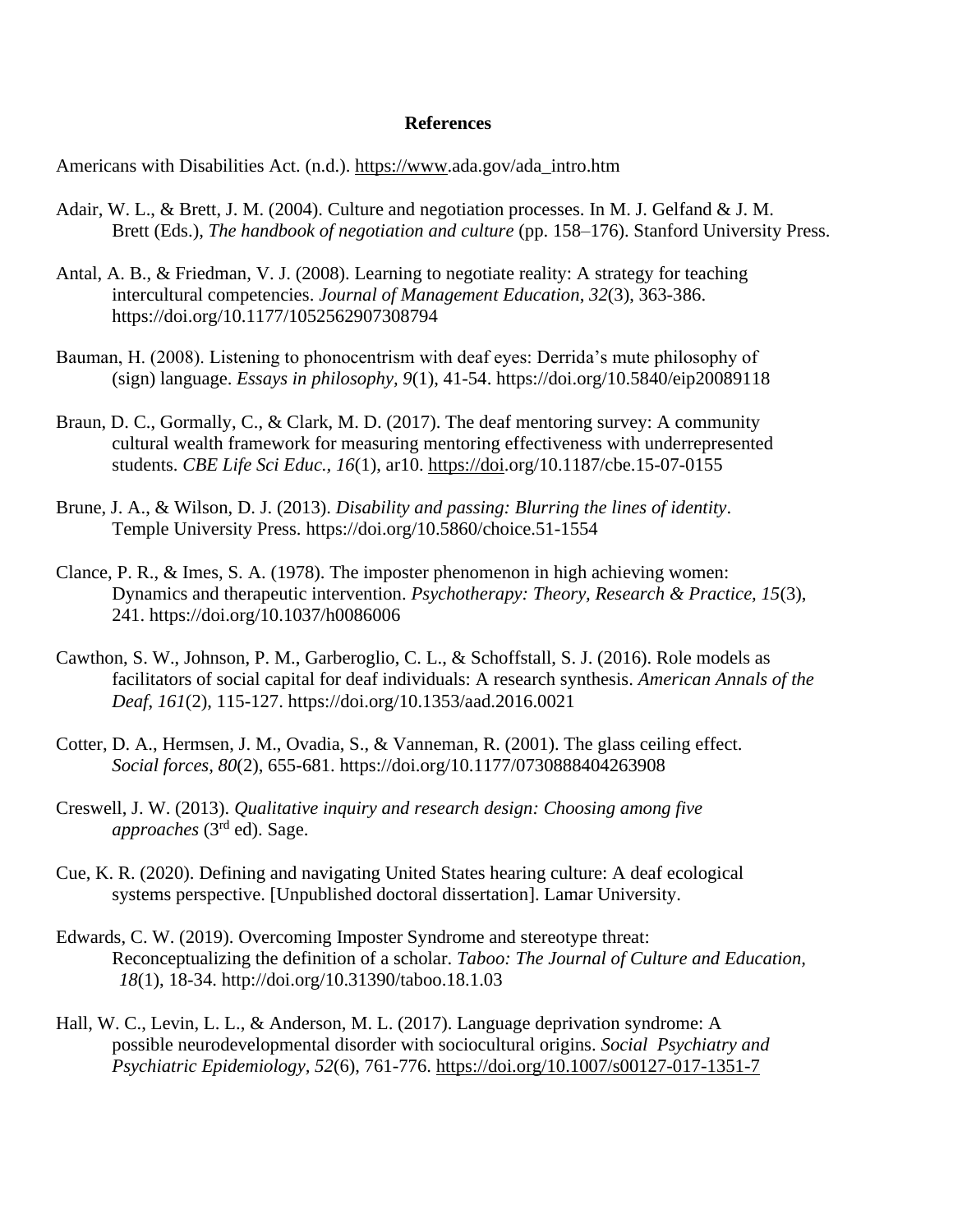- Hamilton, B., & Clark, M. D. (2020). The deaf mentor program: Benefits to families. *Psychology, 11*(5), 713-736. https://doi.org/10.4236/psych.2020.115049
- Hopkins, J. (2008). Choosing how to write sign language: A sociolinguistic perspective. *International Journal of the Sociology of Language.* 2008 (192), 75-89. https://doi.org/10.1515/ijsl.2008.036*.*
- Holcomb, T. (2010). Deaf epistemology : The deaf way of knowing. *American Annals of the Deaf*, *154*(5), 471-478. https://doi.org[/10.1353/aad.0.0116](https://doi.org/10.1353/aad.0.0116)
- Humphries, T., Kushalnager, P., Mathur, G., Napoli, D. J., Padden, C., Rathmann, C., & Smith, S. R. (2012). Language acquisition for deaf children: Reducing the harms of zero tolerance to the use of alternative approaches. *Harm Reduction Journal, 9*(1), 1-16. https://doi.org/10.1186/1477- 7517-9-16
- Hutchins, E. (2014). The cultural ecosystem of human cognition. *Philosophical Psychology*, *27*(1), 34- 49.<https://doi.org/10.1080/09515089.2013.830548>
- Kelley, K., Clark, B., Brown, V., & Sitzia, J. (2003). Good practice in the conduct and reporting of survey research. *International Journal for Quality in Health Care, 15*(3), 261-266. <https://doi.org/10.1093/intqhc/mzg031>
- Kurz, K. B., Hauser, P. C., & Listman, J. D. (2016). Work-related resilience: Deaf professionals' perspectives. *JADARA, 50*(3), 88-109.<https://repository.wcsu.edu/jadara/vol50/iss3/1>
- Leibbrandt, A., & List, J. A. (2014). Do women avoid salary negotiations? Evidence from a large-scale natural field experiment. *Management Science, 61*(9), 2016-2024. <https://doi.org/10.3386/w18511>
- Listman, J., Rogers, K. D., & Hauser, P. C. (2011). Community cultural wealth and deaf adolescents' resilience. In D. H. Zand & K. J. Pierce (Eds.), *Resilience in deaf children* (pp. 279-297). Springer. [https://doi.org/10.1007/978-1-4419-0\\_11](https://doi.org/10.1007/978-1-4419-0_11)
- Luft, P. (2016). *Promoting positive transition outcomes: Effective planning for deaf and hard of hearing young adults*. Gallaudet University Press.
- Mitchell, R. E., & Karchmer, M. A. (2004). Parental hearing status and signing among deaf and hard of hearing students. *Sign Language Studies, 5*(2), 231-244.<https://doi.org/10.1353/sls.2005.0004>
- National Deaf Center. (2017).<https://www.nationaldeafcenter.org/>
- Pellegrini, A. D., Brody, G. H., & Stoneman, Z. (1987). Children's conversational competence with their parents. *Discourse Processes, 10*(1), 93-106. https://doi.org/10.1080/01638538709544661